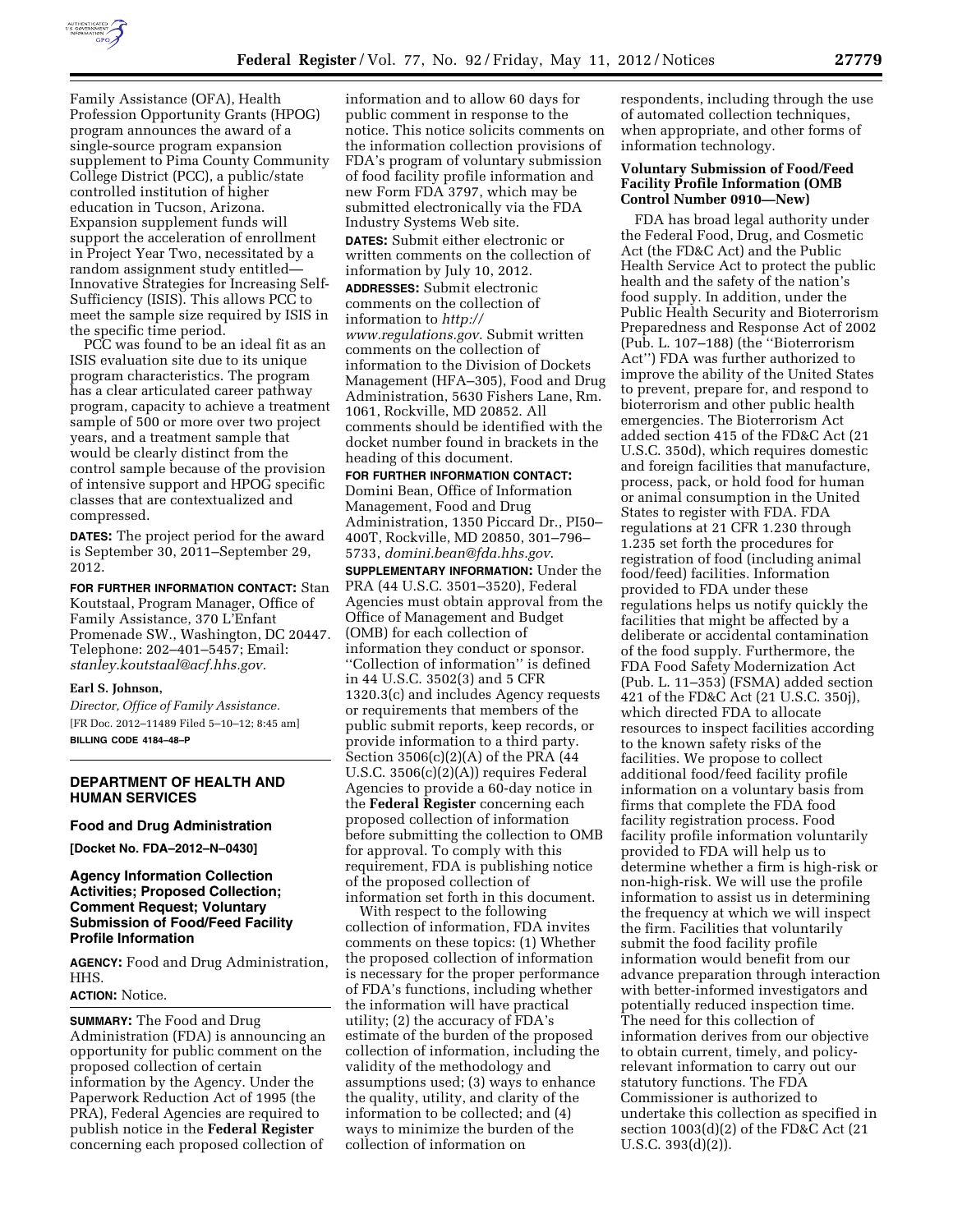Firms will be offered the opportunity to voluntarily complete a food/feed facility profile after they register with FDA using the electronic system known as the Food Facility Registration Module, which is available at *[http://](http://www.access.fda.gov)  [www.access.fda.gov,](http://www.access.fda.gov)* the FDA Industry Systems Web site. The use of an electronic form would enhance our ability to store the information in a searchable form. Ideally, a searchable electronic system could allow FDA to assess information when a problem occurs with certain types of foods or controls, so that we could target inspections to facilities that manufacture, process, or pack foods that are at increased risk for a food safety problem. After completing their registration process, firms will see a popup screen by which they will be able to navigate to the food facility profile screens to provide the profile

information. Food and feed facility profile information will only be collected electronically in English.

Information we propose to request in the voluntary food and feed facility profile includes, among other things:

• The facility type (e.g., manufacturer/processor, repacker/ packer, or warehouse/holding facility);

• The products, and hazards (e.g., biological, physical, chemical) and preventive control measures associated with those products where either there is a regulation in place requiring identification of hazards and preventive control measures, e.g., seafood and juice, or the firm as a matter of its own business practices voluntarily identifies hazards and implements preventive control measures; and

• Other facility information (e.g., food safety training, facility size, operational schedule, and number of employees).

Firms will be given the option of providing or updating their profile information whenever the firm accesses the Food Facility Registration Module (e.g., when completing their initial registration process or when updating their registration information). FDA will also provide a direct URL that a firm may use to submit the facility profile information at a time when they are not registering or updating their registration information.

*Description of Respondents:* The respondents to this information collection include owners, operators, or agents in charge of domestic or foreign facilities that manufacture/process, pack, or hold food for human or animal consumption in the United States.

FDA estimates the burden of this collection of information as follows:

| TABLE 1—ESTIMATED ANNUAL REPORTING BURDEN 1 |  |
|---------------------------------------------|--|
|---------------------------------------------|--|

| Activity                                                      | FDA Form No. | Number of<br>respondents | Number of<br>responses per<br>respondent | Total annual<br>responses | Average burden<br>per response | Total hours |
|---------------------------------------------------------------|--------------|--------------------------|------------------------------------------|---------------------------|--------------------------------|-------------|
| Submission of New Domestic Food<br>Facility Profile.          | FDA 3797     | 6,780                    |                                          | 6.780                     | 0.25 (15 minutes)              | 1.695       |
| Submission of New Foreign Food Fa-<br>cility Profile.         | FDA 3797     | 11.685                   |                                          | 11.685                    | 0.75 (45 minutes)              | 8.764       |
| Submission of Update to<br>Existina<br>Food Facility Profile. | FDA 3797     | 59.265                   |                                          | 59.265                    | 0.0833 (5 minutes)             | 4.937       |
| Total                                                         |              |                          |                                          |                           |                                | 15,396      |

1There are no capital costs or operating and maintenance costs associated with this collection of information.

This estimate is based on our experience and the average number of new facility registrations and updates estimated in the notice published in the **Federal Register** of May 28, 2010 (75 FR 30033) (the May 2010 notice) during the most recent request for extension of OMB approval under the PRA for the FDA food facility registration process (approved under OMB control number 0910–0502). In the May 2010 notice, we estimated that the annual number of new domestic facility registrations will be 13,560. Assuming that approximately half of these firms will also choose to provide the food facility profile information, we estimate that 6,780 domestic firms will voluntarily submit Form FDA 3797 annually. We estimate that submitting the food facility profile information will require a burden of approximately 0.25 hour (15 minutes) per average domestic facility. Thus, the total annual burden for the submission of new domestic food facility profiles is estimated to be 1,695 hours (6,780  $\times$  $0.25$  hour = 1,695 hours).

In the May 2010 notice, we estimated that the annual number of new foreign

facility registrations will be 23,370. Assuming that approximately half of these firms will also choose to provide the food facility profile information, we estimate that 11,685 foreign firms will voluntarily submit Form FDA 3797 annually. We estimate that submitting the food facility profile information will require a burden of approximately 0.75 hour (45 minutes) per average foreign facility, taking into account that for some foreign facilities the respondent completing the registration may not be fluent in English. The information must be submitted electronically in the English language. Thus, the total annual burden for the submission of new foreign food facility profiles is estimated to be 8,764 hours  $(11,685 \times 0.75)$  hour = 8,763.75 rounded to 8,764 hours).

In the May 2010 notice, we estimated that we will receive 118,530 registration updates annually. Assuming that approximately half of these firms will also choose to update their food facility profile information, we estimate that 59,265 firms will voluntarily submit Form FDA 3797 for that purpose annually. FDA estimates that updating

food facility profile information will require a burden of approximately 0.0833 hour (5 minutes) per average facility, taking into account fluency in English. Thus, we estimate the total annual burden for updating food facility profiles to be 4,937 hours (59,265  $\times$ 0.0833 hour = 4,936.77 rounded to 4,937 hours).

We recognize that the May 2010 notice was issued prior to the passage of FSMA, which was signed into law on January 4, 2011. Section 102(a) of FSMA amended section 415 of the FD&C Act to create section 415(a)(3) (21 U.S.C. 350d(a)(3)), which requires that during the period beginning on October 1 and ending on December 31 of each evennumbered year, a registrant that has previously registered shall submit a renewal registration. We anticipate that this provision will impact the number of firms that access the Food Facility Registration Module and that are therefore given the option of providing or updating their profile information. Estimates regarding the impact of section 415(a)(3) will be provided in our next request for extension of OMB